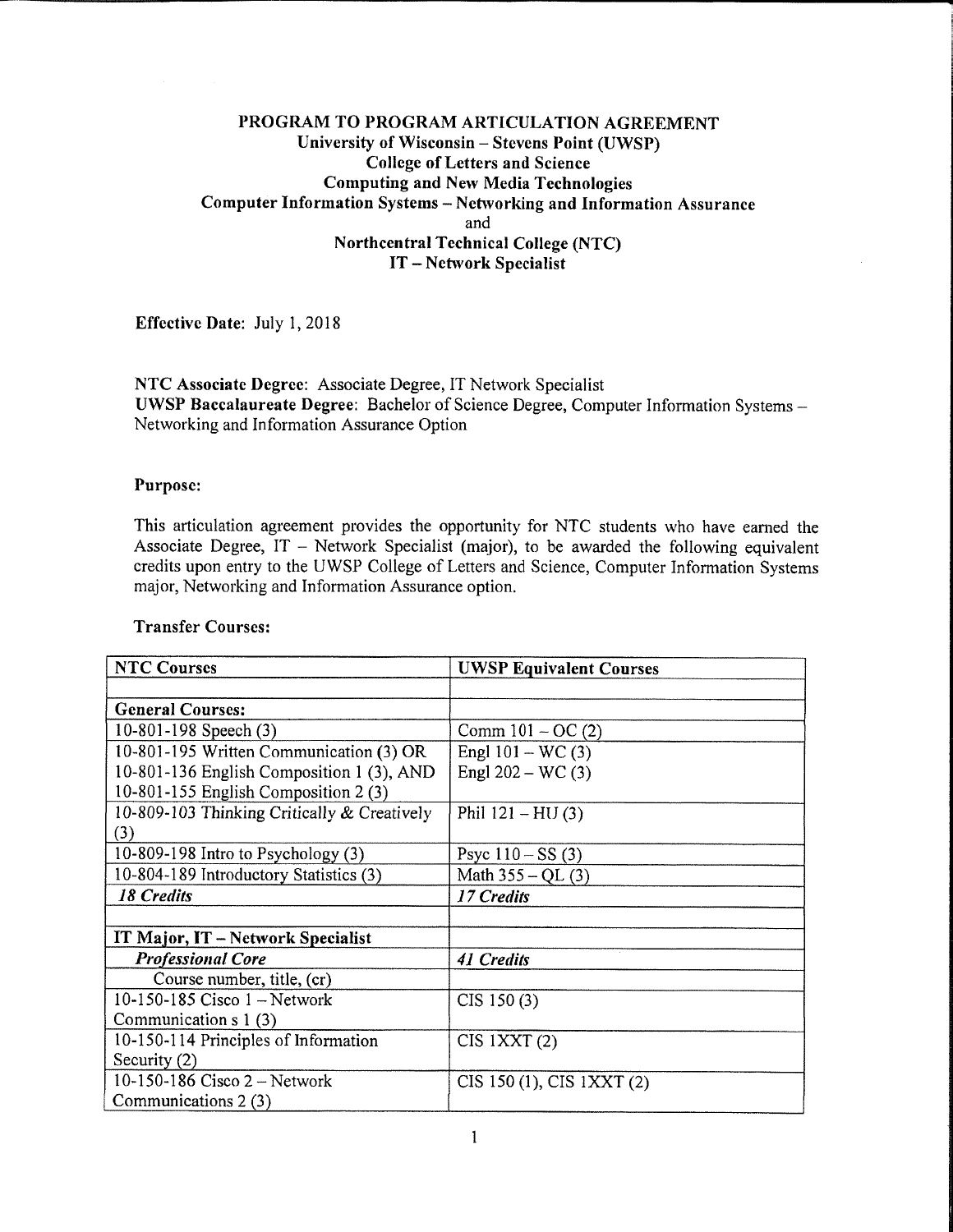| 10-150-121 Network Administration 1 (3)      | CIS 250(3)                |
|----------------------------------------------|---------------------------|
| 10-150-176 Command-Line Shells & Shell       | $CIS$ 1XXT $(3)$          |
| Scripting $(3)$                              |                           |
| 10-150-122 Network Administration 2 (3)      | CIS 250 (1), CIS 2XXT (2) |
| 10-150-187 Cisco 3 - Network                 | $CIS$ 1XXT $(3)$          |
| Communications 3 (3)                         |                           |
| 10-150-188 Cisco $4 - Network$               | $CIS$ $1XXT(3)$           |
| Communications 4 (3)                         |                           |
| 10-150-181 Enterprise Virtual Servers (3)    | CIS 251 (3)               |
| 10-150-124 Network Security (3)              | CIS 251 (1), CIS 2XXT (2) |
| 10-150-182 Network Troubleshooting (3)       | CIS 2XXT(3)               |
| 10-150-500 Fundamentals of IT Systems (3)    | CNMT 100 (3)              |
| 10-150-501 Unified Communications (3)        | CIS 2XXT(3)               |
| 10-150-502 Network Operations Management     | CIS 2XXT(3)               |
| (3)                                          |                           |
| 10-152-398 IT Career Skills (1) OR           | CIS 2XXT(1)               |
| 10-152-399 Internship (1)                    |                           |
|                                              |                           |
| <b>Additional NTC Courses (Student</b>       |                           |
| Discretion)                                  |                           |
| 10-809-172 Introduction to Diversity Studies | $GEN ED - USD(3)$         |
| (3)                                          |                           |
| 10-806-134 General Chemistry (4)             | Chem $101 - NS(4)$        |
|                                              |                           |
| 10-809-188 Developmental Psychology (3)      | $HD 265 - WLN (3)$        |

REQUIRED COURSES: (Total 70 credits)\*\*<br>The following coursework will be required to obtain the Bachelor of Science in Computer<br>Information Systems – Networking and Information Assurance Track:

# **General Education**

| ART             | Investigation Level $(3)^*$                        |
|-----------------|----------------------------------------------------|
| <b>HIST 176</b> | United States to 1877 (HP, USD) (3)**              |
| HS 320          | Environment, Health, and Technology (ER, IS) (3)** |
| <b>GEOG 120</b> | World Regional Geography (SS, GA) (3)**            |
| 3XX             | Interdisciplinary Course (3)                       |
| 300/400         | Upper-Division Course (3)                          |
| 300/400         | Upper-Division Course (e.g. Independent Study) (4) |
| <b>ELA</b>      | Experiential Learning Activity (0)                 |
|                 | 22 CR                                              |
|                 |                                                    |

- Assumes upper-division to meet 40 credit requirement for courses at the  $\ast$ 300/400 level
- For illustration purposes only; other options may be available to satisfy  $\ast\ast$